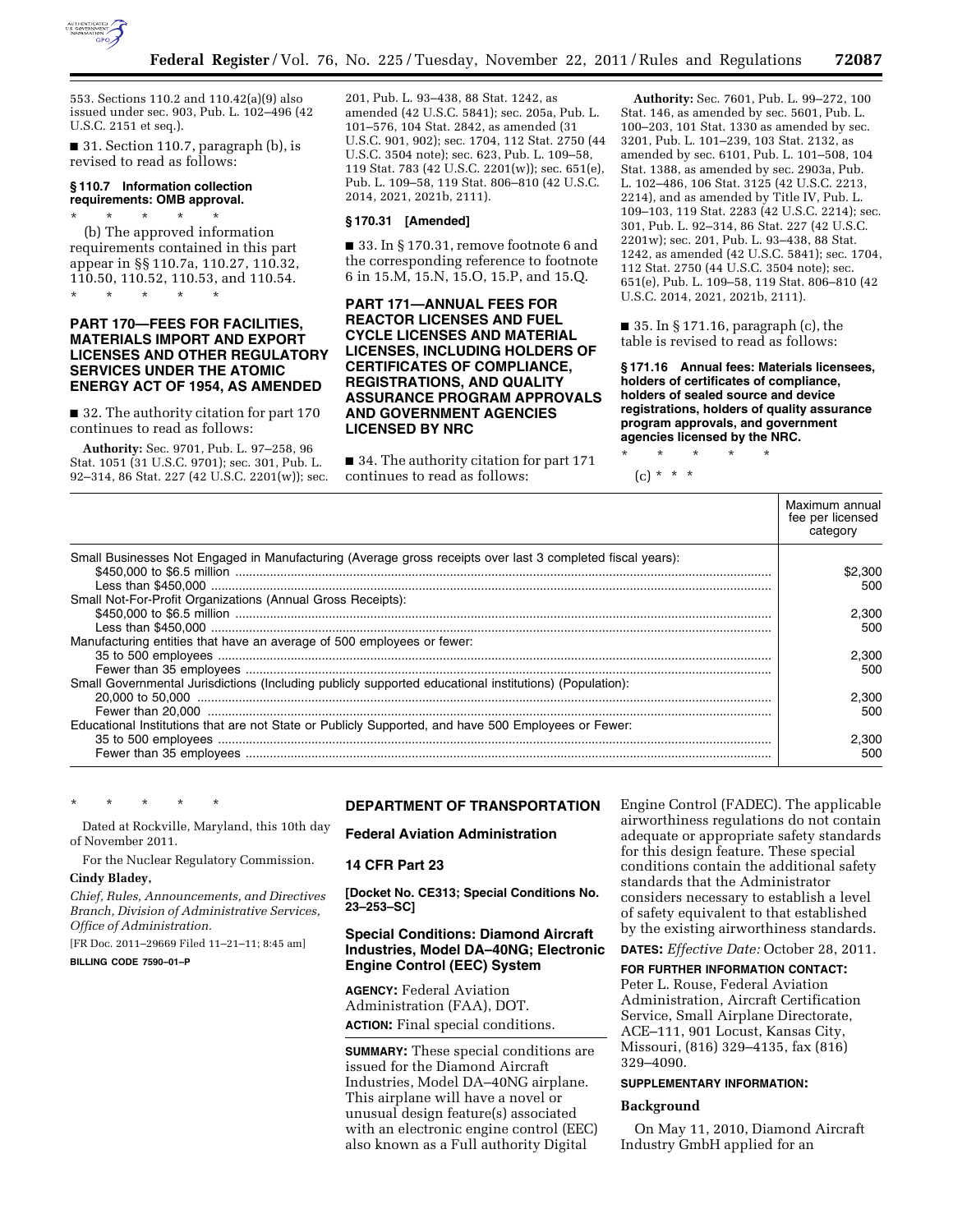amendment to Type Certificate No. A47CE to include the new model DA– 40NG with the Austro Engine GmbH model E4 Aircraft Diesel Engine (ADE). The model DA–40NG, which is a derivative of the model DA–40 currently approved under Type Certificate No. A47CE, is a fully composite, four place, single-engine airplane with a cantilever low wing, T-tail airplane with the Austro Engine GmbH model E4 diesel engine and an increased maximum takeoff gross weight from 1150 kilograms (kg) to 1280 kg (2535 pounds (lbs) to 2816 lbs).

DAI will use an EEC instead of a traditional mechanical control system on the model DA–40NG airplane. The EEC is certified as part of the engine design certification, and the certification requirements for engine control systems are driven by 14 CFR part 33 certification requirements. The guidance for the part 33 EEC certification requirement is contained in two advisory circulars: Advisory Circular (AC) 33.28–1 and AC 33.28–2. The EEC certification, as part of the engine, addresses those aspects of the engine specifically addressed by part 33 and is not intended to address 14 CFR part 23 installation requirements. However, the

guidance does highlight some of the aspects of installation that the engine applicant should consider during engine certification. The installation of an engine with an EEC system requires evaluation of environmental effects and possible effects on or by other airplane systems, including the part 23 installation aspects of the EEC functions. For example, the indirect effects of lightning, radio interference with other airplane electronic systems, and shared engine and airplane data and power sources.

The regulatory requirements in part 23 for evaluating the installation of complex electronic systems are contained in § 23.1309. However, when § 23.1309 was developed, the requirements of the rule were specifically excluded from applying to powerplant systems provided as part of the engine (reference  $\S 23.1309(f)(1)$ ). Although the parts of the system that are not certificated with the engine could be evaluated using the criteria of § 23.1309, the analysis would not be useful and not be complete because it would not include the effects of the aircraft supplied power and data failures on the engine control system, and the resulting effects on engine power/thrust. The

integral nature of EEC installations require review of EEC functionality at the airplane level, as behavior acceptable for part 33 certification may not be acceptable for part 23 certification.

For over a decade, the Small Airplane Directorate has applied a special condition that required all EEC installations to comply with the requirements of § 23.1309(a) through (e). The rationale for applying § 23.1309 was that it was an existing rule that contained the best available requirements to apply to the installation of a complex electronic system; in this case, an EEC with aircraft interfaces. Additionally, special conditions for High Intensity Radiated Fields (HIRF) were also applied prior to the codification of § 23.1308.

There are several difficulties for propulsion systems directly complying with the requirements of § 23.1309. There are conflicts between the guidance material for § 23.1309 and propulsion system capabilities and failure susceptibilities. The following figure is an excerpt from AC 23.1309– 1D.

**BILLING CODE 4910–13–P**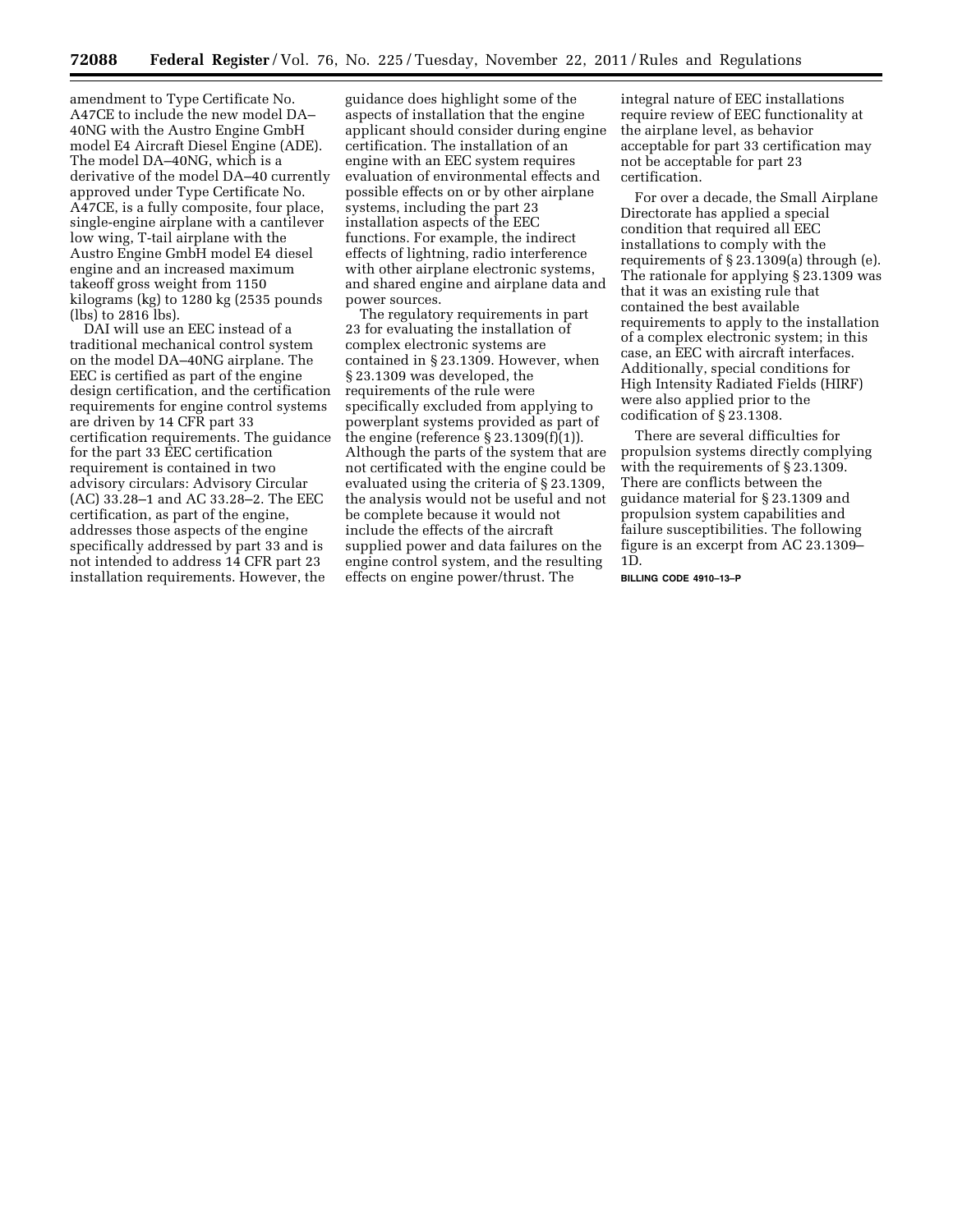| Classification                                                                                                                                                                                                                                                                                                                                                                                                                                                                                                                                                                                                                                                                                                                                                                                                                                                                                                                                                                                  | No Safety                                                                                            | $\leftarrow$ ----Minor--->                                                   | $\leftarrow$ ----Major--->                                                        | <--Hazardous->                                                                             | < Catastrophic>                                       |
|-------------------------------------------------------------------------------------------------------------------------------------------------------------------------------------------------------------------------------------------------------------------------------------------------------------------------------------------------------------------------------------------------------------------------------------------------------------------------------------------------------------------------------------------------------------------------------------------------------------------------------------------------------------------------------------------------------------------------------------------------------------------------------------------------------------------------------------------------------------------------------------------------------------------------------------------------------------------------------------------------|------------------------------------------------------------------------------------------------------|------------------------------------------------------------------------------|-----------------------------------------------------------------------------------|--------------------------------------------------------------------------------------------|-------------------------------------------------------|
| of Failure<br>Conditions                                                                                                                                                                                                                                                                                                                                                                                                                                                                                                                                                                                                                                                                                                                                                                                                                                                                                                                                                                        | Effect                                                                                               |                                                                              |                                                                                   |                                                                                            |                                                       |
| Allowable<br>Qualitative<br>Probability                                                                                                                                                                                                                                                                                                                                                                                                                                                                                                                                                                                                                                                                                                                                                                                                                                                                                                                                                         | No Probability<br>Requirement                                                                        | Probable                                                                     | Remote                                                                            | Extremely<br>Remote                                                                        | Extremely<br>Improbable                               |
| Effect on<br>Airplane                                                                                                                                                                                                                                                                                                                                                                                                                                                                                                                                                                                                                                                                                                                                                                                                                                                                                                                                                                           | No effect on<br>operational<br>capabilities<br>or safety                                             | Slight<br>reduction in<br>functional<br>capabilities<br>or safety<br>margins | Significant<br>reduction in<br>functional<br>capabilities<br>or safety<br>margins | Large<br>reduction in<br>functional<br>capabilities<br>or safety<br>margins                | Normally with<br>hull loss                            |
| Effect on<br>Occupants                                                                                                                                                                                                                                                                                                                                                                                                                                                                                                                                                                                                                                                                                                                                                                                                                                                                                                                                                                          | Inconvenience<br>for passengers                                                                      | Physical<br>discomfort for<br>passengers                                     | Physical<br>distress to<br>passengers,<br>possibly<br>including<br>injuries       | Serious or<br>fatal injury<br>to an occupant                                               | Multiple<br>fatalities                                |
| Effect on<br>Flight Crew                                                                                                                                                                                                                                                                                                                                                                                                                                                                                                                                                                                                                                                                                                                                                                                                                                                                                                                                                                        | No effect on<br>flight crew                                                                          | Slight<br>increase in<br>workload or<br>use of<br>emergency<br>procedures    | Physical<br>discomfort or<br>a significant<br>increase in<br>workload             | Physical<br>distress or<br>excessive<br>workload<br>impairs<br>ability to<br>perform tasks | Fatal Injury or<br>incapacitation                     |
| Classes of<br>Airplanes:                                                                                                                                                                                                                                                                                                                                                                                                                                                                                                                                                                                                                                                                                                                                                                                                                                                                                                                                                                        | Allowable Quantitative Probabilities and Software<br>(SW) and Complex Hardware (HW)<br>DALs (Note 2) |                                                                              |                                                                                   |                                                                                            |                                                       |
| Class I<br>(Typically SRE<br>under $6,000$<br>lbs.                                                                                                                                                                                                                                                                                                                                                                                                                                                                                                                                                                                                                                                                                                                                                                                                                                                                                                                                              | No Probability<br>Or SW & HW<br>DALs<br>Requirement                                                  | $< 10^{-3}$<br>Note $1 \& 4$<br>$P = D$ , $S = D$                            | $< 10^{-4}$<br>Notes 1 & 4<br>$P=C$ , $S=D$<br>$P=D$ , $S=D(Note$<br>5)           | $< 10^{-5}$<br>Notes 4<br>$P=C$ , $S=D$<br>$P=D$ , $S=D(Note$<br>5)                        | $< 10^{-6}$<br>Note 3<br>$P=C$ , $S=C$                |
| Class II<br>(Typically)<br>MRE, STE, or<br>MTE under 6000<br>lbs.                                                                                                                                                                                                                                                                                                                                                                                                                                                                                                                                                                                                                                                                                                                                                                                                                                                                                                                               | No Probability<br>or SW & HW<br>DALs<br>Requirement                                                  | $< 10^{-3}$<br>Note 1 & 4<br>$P = D$ , $S = D$                               | $< 10^{-5}$<br>Notes $1 \& 4$<br>$P=C$ , $S=D$<br>$P=D$ , $S=D(Note$<br>5)        | $<\!10^{5}$<br>Notes 4<br>$P=C$ , $S=C$<br>$P = D$ , $S = D$ (Note<br>5)                   | $<\!\!10^{\,\text{--}\,7}$<br>Note 3<br>$P=C$ , $S=C$ |
| $Class$ $III$<br>(Typically)<br>SRE, STE, MRE,<br>& MTE equal or<br>over 6000<br>lbs.                                                                                                                                                                                                                                                                                                                                                                                                                                                                                                                                                                                                                                                                                                                                                                                                                                                                                                           | No Probability<br>or SW & HW<br>DALs<br>Requirement                                                  | $< 10^{-3}$<br>Note $1 \& 4$<br>$P = D$ , $S = D$                            | $< 10^{-5}$<br>Notes $1 \& 4$<br>$P=C$ , $S=D$                                    | $< 10^{-7}$<br>Notes 4<br>$P=C$ , $S=C$                                                    | $<\!10^{-8}$<br>Note 3<br>$P=B$ , $S=C$               |
| Class IV<br>(Typically<br>Commuter<br>Category)                                                                                                                                                                                                                                                                                                                                                                                                                                                                                                                                                                                                                                                                                                                                                                                                                                                                                                                                                 | No Probability<br>or SW & HW<br>DALs<br>Requirement                                                  | $< 10^{-3}$<br>Note $1 \& 4$<br>$P=D$ , $S=D$                                | $< 10^{-5}$<br>Notes $1 \& 4$<br>$P=C$ , $S=D$                                    | $<\!10^{-7}$<br>Notes 4<br>$P=B$ , $S=C$                                                   | $< 10^{-9}$<br>Note 3<br>$P=A$ , $S=B$                |
| Numerical values indicate an order of probability range and are provided here as a<br>Note 1:<br>reference. The applicant is usually not required to perform a quantitative analysis for minor and<br>major failure conditions. See figure 3.<br>Note 2: The alphabets denote the typical SW and HW DALs for most primary system (P) and secondary<br>system (S). For example, HW or SW DALs Level A on primary system is noted by P=A. See paragraphs<br>13 & 21 for more quidance.<br>Note 3: At airplane function level, no single failure will result in a catastrophic failure<br>condition.<br>Note 4. Secondary system (S) may not be required to meet probability goals. If installed, S<br>should meet stated criteria.<br>Note 5. A reduction of DALs applies only for navigation, communication, and surveillance systems<br>if an altitude encoding altimeter transponder is installed and it provides the appropriate<br>mitigations. See paragraphs 13 & 21 for more information. |                                                                                                      |                                                                              |                                                                                   |                                                                                            |                                                       |

#### **BILLING CODE 4910–13–C**

There is a conflict between the EEC system loss-of-thrust-control (LOTC), or loss-of-power-control (LOPC),

probability per hour requirements given in part 33 guidance material and the failure rate requirements associated with the hazard created by a total loss

of power/thrust as given in part 23 AC 23.1309–1D guidance. The part 33 requirements for engine control LOTC/ LOPC probabilities are shown below:

| Engine type | Average LOTC/LOPC<br>Events per million hours | Maximum LOTC/LOPC<br>Events per million hours |
|-------------|-----------------------------------------------|-----------------------------------------------|
|             |                                               | 100 (1 $\times$ 10–04 per hour).              |
|             |                                               | 450 (4.5 $\times$ 10–04 per hour).            |

Note: See AC 33.28–1, AC 33.28–2 and ANE–1993–33.28TLD–R1 for further guidance.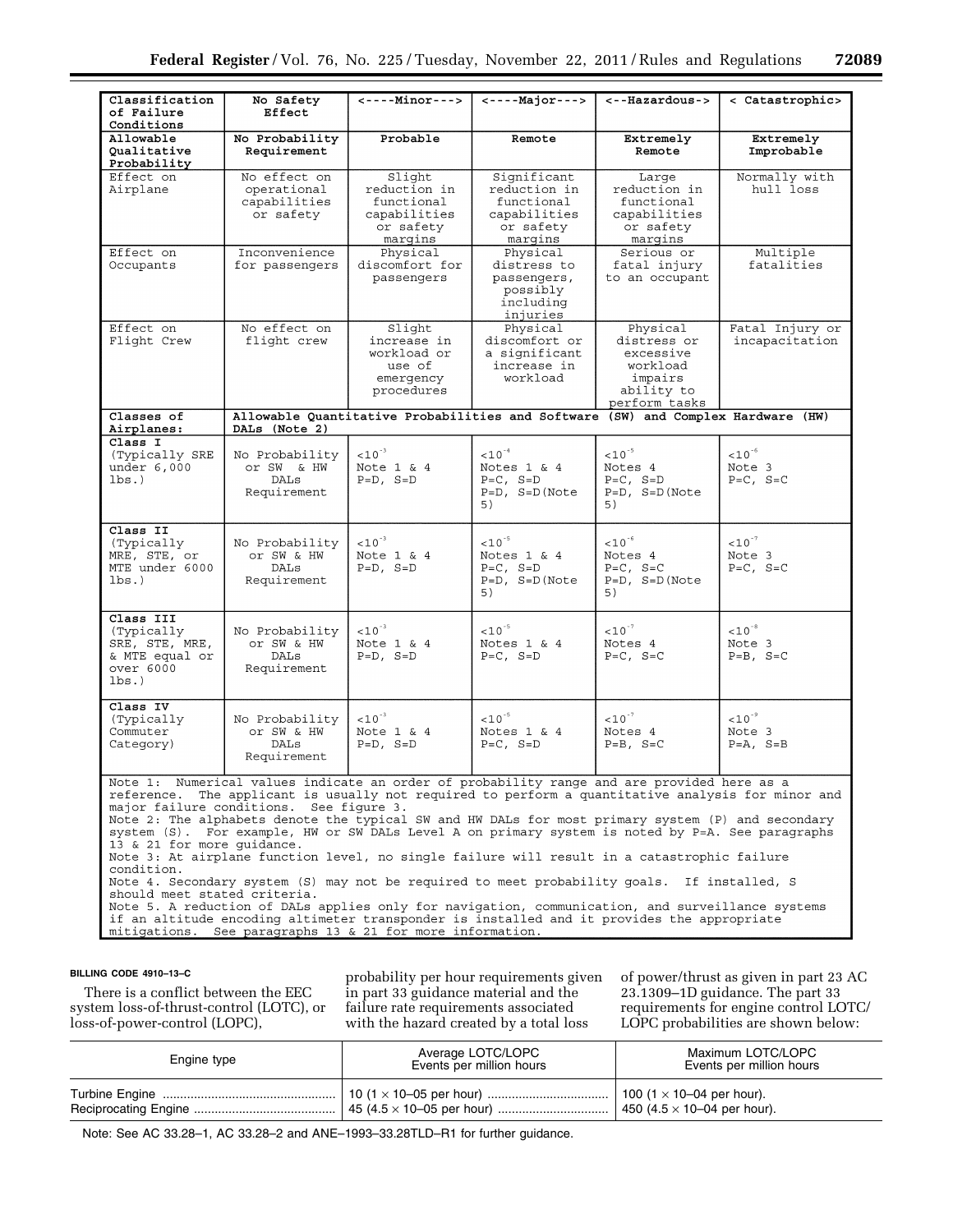The classification of the failure condition for LOTC/LOPC event on a single engine airplane ranges from Hazardous to Catastrophic. The classification of the failure condition for a single engine LOTC/LOPC event on a multi-engine airplane ranges from Major to Catastrophic. The classification of the failure condition for a multi-engine LOTC/LOPC event on a multi-engine airplane is Catastrophic. From the AC 23.1309–1D failure probability values, it is obvious that a single engine airplane EEC system will not be able to meet the failure probabilities as shown in the guidance material for § 23.1309. As a result, applicants have elected to declare a reduced hazard severity for a failure of the EEC system. This is not the intent of § 23.1309. The greater hazard severity should be associated with lower probabilities of failure, and higher probabilities of failure should not establish the lower hazard severities. There is also a conflict between the classification of the failure condition for a failure of an EEC system and the required test levels for the effects of lightning and high intensity radiated frequency (HIRF). Testing to a level lower than required for a catastrophic failure results in a lower level of safety than the mechanical system it replaces. This is contrary to the intent of certification requirements.

The advent of EEC also created/ established the ability to dispatch with certain allowable loss of functionality and/or redundancy. This is known as Time-Limited Dispatch (TLD). The TLD allowable configurations must meet the specific risk LOTC/LOPC failure probabilities. FAA policy statement, ANE–1993–33.28TLD–R1, defines the full up and TLD allowable failure probabilities for turbine engines. The ability to use TLD is a risk management endeavor that uses a limited time period between inspection/maintenance intervals to mitigate the hazard. As such, the FAA has issued specific guidance for part 23 airplanes in addition to policy statement, ANE– 1993–33.28TLD–R1, in order to adequately capture the necessary time limits between maintenance intervals. A means of compliance issue paper giving specific guidance can be generated, if desired, for the applicant.

The advent of EEC also led to incorporation of functions that, while not required by the CFRs, also introduce potentially catastrophic failure(s) and malfunction(s). Consequently, incorporation of these additional functions must be shown to retain part 23 levels of safety. These additional functions have included thrust management, portions of engine

indication otherwise provided as part of the engine installation, engine speed synchronization, ignition control, autofeather, etc.

The certification of an airplane to the standards of 14 CFR part 25 does not require the application of § 25.1309 via special condition to the EEC installation. In part 25, § 25.1309 is applicable to the powerplant installations in general and as a whole. The part 25 consequences differ from part 23 due to the required multi-engine configuration of part 25 airplanes. Additional applicable part 25, Subpart E requirements are those contained within § 25.901(b)(2) and (c).

There is language similar to part 25, § 25.901(c) contained in part 23, § 23.1141(e).The requirements contained within § 23.1141(e) were originally intended for the mechanical control interfaces on turbine engines. The rule was first promulgated at Amendment 23–7, effective on September 14, 1969. The preamble justifying the rule change states:

''*This proposal would, in effect require that the need for system redundancy, alternate devices, and duplication of functions be determined in the design of turbine powerplant control systems.''* 

The overall intent of the above cited rules is to provide a robust and fault tolerant engine control installation that ensures that no single failure or malfunction or probable combination of failures will jeopardize the safe operation of the airplane.

Given the unique requirements of an EEC installation, and the lack of specific regulatory requirements, a special condition will be applied to all EEC installations in part 23 airplanes. This special condition is not applicable to the part 33 engine certification requirements, and it specifically excludes any part 33 references. Compliance with this special condition may necessitate changes to the EEC, and may require additional part 33 compliance showings. In like manner, changes to the EEC at the part 33 level may require additional compliance showings to this special condition. The overall intent of this special condition is to leverage off of the part 33 compliance as much as possible and address the airplane level effects of an EEC installation.

The EEC system includes all of the subsystems on the aircraft that interface with the EEC and provide aircraft data and electrical power. This special condition is applicable to and includes all functions of the EEC system that have an effect at the airplane level. An example of this is control of the turbine

engine compressor variable geometry (VG): the VG function in itself is not an airplane function, but changes to the VG scheduling will require re-substantiating compliance to part 23 requirements, such as § 23.939.

The components that should be considered part of the EEC system are defined in Society of Automotive Engineers (SAE) document, Aerospace Recommended Practice (ARP) 5107B, Guidelines for Time-Limited-Dispatch (TLD) Analysis for Electronic Engine Control Systems, section 6.4. This guidance is intended for turbine engine installations; however, the intent is applicable to piston engine installations. A means of compliance issue paper giving specific guidance can be generated, if desired, for the applicant.

Part 33 certification data, if applicable, may be used to show compliance with the requirements of part 23 installation requirements; however, compliance with the part 33 requirements does not constitute compliance with the requirements of part 23, nor automatically imply that the engine is installable on a part 23 airplane. The part 23 applicant is required to show compliance in accordance with part 21. If part 33 data is to be used, then the part 23 applicant must be able to provide this data for their showing of compliance to the part 23 requirements.

#### **Type Certification Basis**

Under the provisions of § 21.101, DAI must show that the model DA–40NG meets the applicable provisions of the regulations incorporated by reference in Type Certificate No. A47CE or the applicable regulations in effect on the date of application for the change to the model DA–40. The regulations incorporated by reference in the type certificate are commonly referred to as the ''original type certification basis.''

If the Administrator finds that the applicable airworthiness regulations (i.e., 14 CFR part 23) do not contain adequate or appropriate safety standards for the model DA–40NG because of a novel or unusual design feature, special conditions are prescribed under the provisions of § 21.16.

In addition to the applicable airworthiness regulations and special conditions, the model DA–40NG must comply with the fuel vent and exhaust emission requirements of 14 CFR part 34 and the noise certification requirements of 14 CFR part 36.

The FAA issues special conditions, as appropriate, as defined in § 11.19, under § 11.38, and they become part of the type certification basis under § 21.101(b)(2).